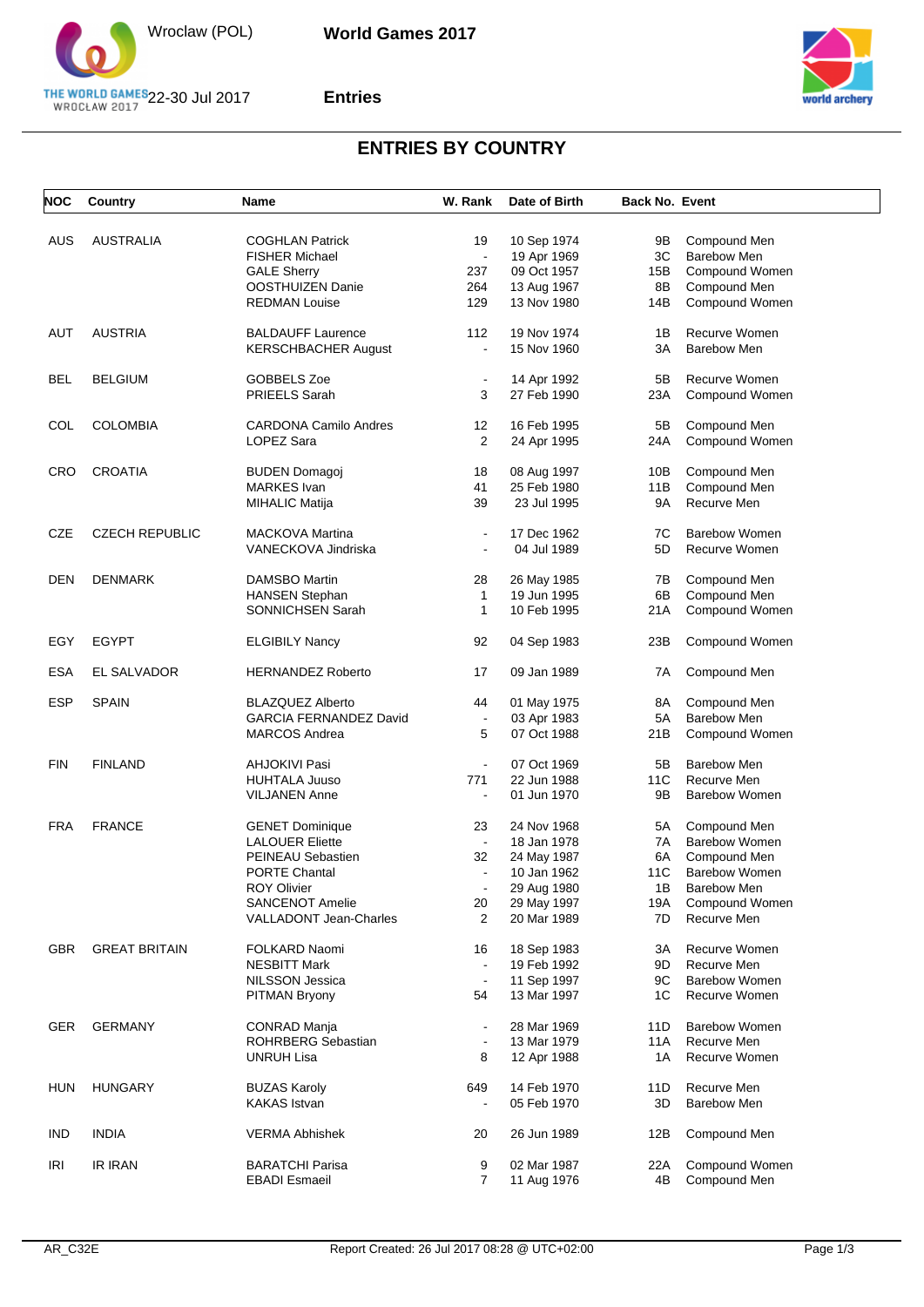

#### **Entries**



## **ENTRIES BY COUNTRY**

| <b>NOC</b> | Country               | <b>Name</b>              | W. Rank        | Date of Birth | <b>Back No. Event</b> |                      |
|------------|-----------------------|--------------------------|----------------|---------------|-----------------------|----------------------|
|            |                       |                          |                |               |                       |                      |
| <b>ITA</b> | <b>ITALY</b>          | NOZIGLIA Cinzia          | $\blacksquare$ | 10 Nov 1984   | 7D                    | Barebow Women        |
|            |                       | SEIMANDI Giuseppe        | $\blacksquare$ | 08 Jan 1987   | 5D                    | <b>Barebow Men</b>   |
|            |                       | <b>TOMASI Jessica</b>    | $\blacksquare$ | 03 Jul 1986   | 5A                    | Recurve Women        |
|            |                       | <b>TONELLI Amedeo</b>    | 292            | 04 Jun 1985   | 7C                    | Recurve Men          |
|            |                       | <b>TONIOLI Marcella</b>  | 11             | 31 May 1986   | 20 <sub>B</sub>       | Compound Women       |
| <b>JPN</b> | <b>JAPAN</b>          | MARUYAMA Miyuki          | $\blacksquare$ | 23 Jul 1978   | 11A                   | <b>Barebow Women</b> |
|            |                       | <b>OONUKI Wataru</b>     | 344            | 26 Apr 1994   | 7B                    | Recurve Men          |
| <b>KOR</b> | <b>KOREA</b>          | SONG Yun Soo             | 17             | 10 Dec 1995   | 13B                   | Compound Women       |
| <b>MAS</b> | <b>MALAYSIA</b>       | MAZUKI Mohd Juwaidi      | 39             | 17 May 1990   | 9Α                    | Compound Men         |
|            |                       | MOHANARAJA Khambeswaran  | 103            | 01 Jan 1999   | 10A                   | Compound Men         |
| MEX        | <b>MEXICO</b>         | <b>GONZALEZ Rodolfo</b>  | 15             | 20 Apr 1997   | 1B                    | Compound Men         |
|            |                       | OCHOA-ANDERSON Linda     | 16             | 02 Jan 1987   | 13A                   | Compound Women       |
|            |                       | <b>SALINAS Stephanie</b> | 29             | 18 Mar 1994   | 14A                   | Compound Women       |
|            |                       |                          |                |               |                       |                      |
| <b>NAM</b> | <b>NAMIBIA</b>        | <b>MALAN Ilana</b>       | 142            | 19 Aug 1974   | 20A                   | Compound Women       |
|            |                       | <b>NEL Louw</b>          | 287            | 03 Oct 1981   | 3A                    | Compound Men         |
| <b>NED</b> | <b>NETHERLANDS</b>    | DE LAAT Sanne            | 81             | 13 Feb 1995   | 24B                   | Compound Women       |
|            |                       | <b>ELZINGA Peter</b>     | 21             | 30 Jan 1981   | 11A                   | Compound Men         |
|            |                       | <b>SCHLOESSER Mike</b>   | 2              | 15 Jan 1994   | 12A                   | Compound Men         |
| PHI        | <b>PHILIPPINES</b>    | COJUANGCO Amaya Amparo   | 37             | 12 Nov 1985   | 16A                   | Compound Women       |
| <b>POL</b> | <b>POLAND</b>         | LESNIAK Natalia          | 86             | 10 Jul 1991   | 5C                    | Recurve Women        |
|            |                       | PRZYBYLSKI Lukasz        | 148            | 24 Apr 1994   | 4A                    | Compound Men         |
|            |                       | RZASA Joanna             | $\blacksquare$ | 10 Sep 1990   | 3D                    | Recurve Women        |
|            |                       | SCIBSKI Adam             | 431            | 08 May 1990   | 11B                   | Recurve Men          |
|            |                       | SHKOLNA Mariya           | 35             | 28 Oct 1997   | 22B                   | Compound Women       |
|            |                       | SIEJKO Mateusz           | $\overline{a}$ | 19 Jan 1988   | 3B                    | <b>Barebow Men</b>   |
|            |                       | WISNIEWSKA Martyna       | ä,             | 01 Jul 1996   | 11B                   | Barebow Women        |
|            |                       |                          |                |               |                       |                      |
| <b>PUR</b> | <b>PUERTO RICO</b>    | <b>CINTRON Marla</b>     | 75             | 07 Jul 1995   | 15A                   | Compound Women       |
| <b>RSA</b> | <b>SOUTH AFRICA</b>   | <b>CILLIERS</b> Seppie   | 24             | 01 May 1979   | 2B                    | Compound Men         |
|            |                       | <b>CROWTHER Riaan</b>    | 249            | 24 Jun 1972   | 3B                    | Compound Men         |
| RUS        | <b>RUSSIA</b>         | SAVENKOVA Alexandra      | 19             | 11 Apr 1996   | 17B                   | Compound Women       |
|            |                       | VINOGRADOVA Mariia       | 15             | 16 Mar 1994   | 16B                   | Compound Women       |
| <b>SLO</b> | <b>SLOVENIA</b>       | <b>ELLISON Toja</b>      | 10             | 04 Jul 1993   | 19B                   | Compound Women       |
|            |                       | <b>GUTMAN Tina</b>       |                | 17 Feb 1974   | 9D                    | <b>Barebow Women</b> |
|            |                       | <b>UMER Ana</b>          | 65             | 11 Dec 1990   | 3B                    | Recurve Women        |
| <b>SRB</b> | <b>SERBIA</b>         | <b>KOROKNAY Károly</b>   |                | 12 Feb 1977   | 1D                    | <b>Barebow Men</b>   |
| <b>SWE</b> | SWEDEN                | ANDERSSON Jonathan       | 318            | 25 Mar 1993   | 9Β                    | Recurve Men          |
|            |                       | <b>BJORKLUND Lina</b>    | $\mathbf{r}$   | 09 Oct 1979   | 7В                    | <b>Barebow Women</b> |
|            |                       | <b>JONSSON Erik</b>      | $\blacksquare$ | 02 Jun 1976   | 5C                    | <b>Barebow Men</b>   |
|            |                       | <b>KATTSTROM Elin</b>    | 312            | 28 Jan 1984   | 1D                    | Recurve Women        |
|            |                       | <b>OTTOSSON Martin</b>   |                |               | 1A                    | <b>Barebow Men</b>   |
|            |                       |                          |                | 01 Mar 1978   |                       |                      |
| <b>TPE</b> | <b>CHINESE TAIPEI</b> | CHEN Yi-Hsuan            | 11             | 29 Jun 1995   | 18B                   | Compound Women       |